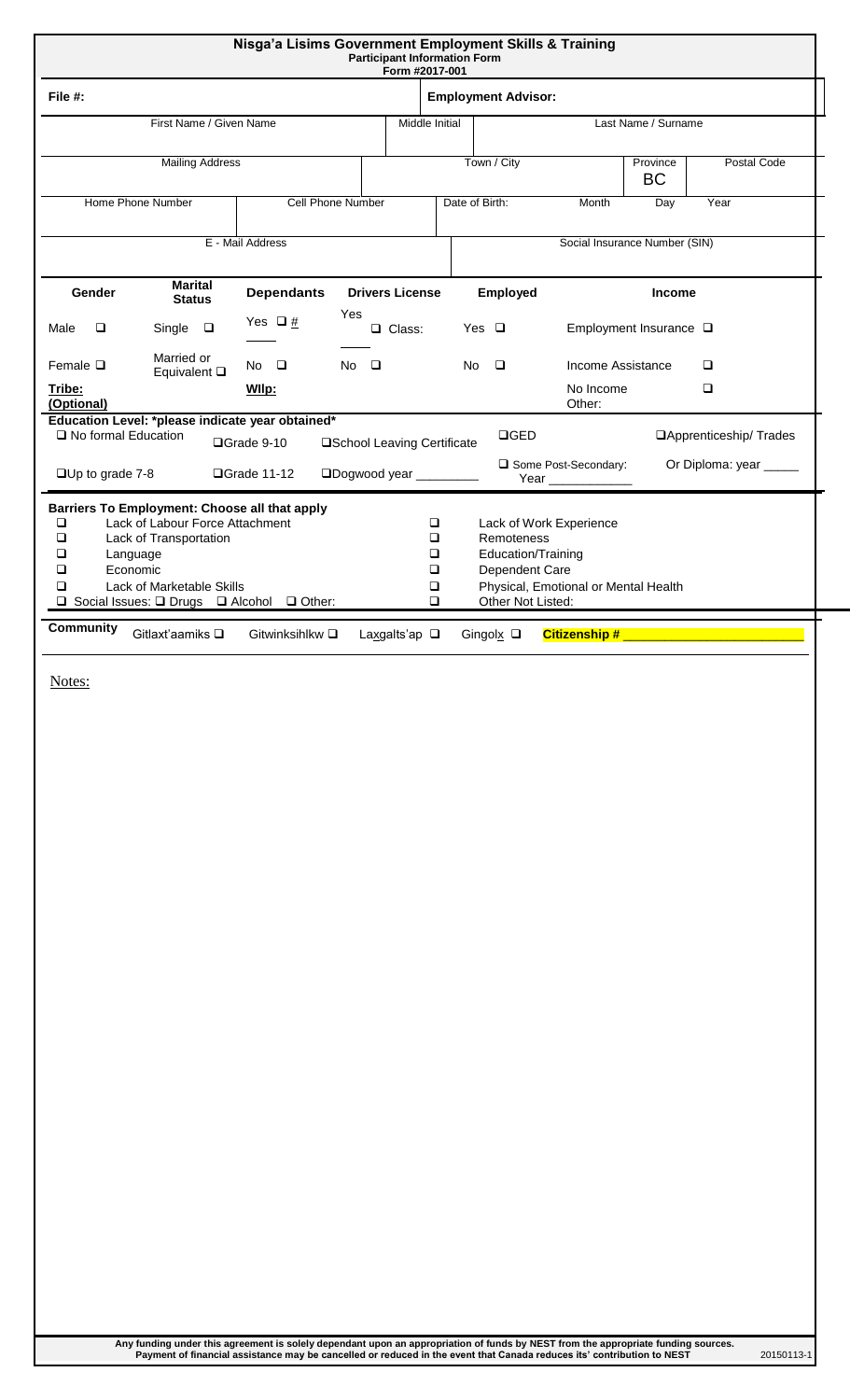| Nisga'a Lisims Government Employment Skills & Training<br><b>Participant Information Form</b><br>Form #2017-001                                                                                                                                                                                                                                                                                                                                                                                                                                                                                                                                                                                                                                                                                                                                                                                                                                                                                                                                                                                                                                                                                                                                                                                                                                                                                                                                                                                                                                                                                                                                                                                                                                                                                                                                                                                                                                                                                                                                                                                                                                                                                                                                                                 |                                       |                    |                |           |                     |                                                             |               |                                                                                                                             |       |              |  |
|---------------------------------------------------------------------------------------------------------------------------------------------------------------------------------------------------------------------------------------------------------------------------------------------------------------------------------------------------------------------------------------------------------------------------------------------------------------------------------------------------------------------------------------------------------------------------------------------------------------------------------------------------------------------------------------------------------------------------------------------------------------------------------------------------------------------------------------------------------------------------------------------------------------------------------------------------------------------------------------------------------------------------------------------------------------------------------------------------------------------------------------------------------------------------------------------------------------------------------------------------------------------------------------------------------------------------------------------------------------------------------------------------------------------------------------------------------------------------------------------------------------------------------------------------------------------------------------------------------------------------------------------------------------------------------------------------------------------------------------------------------------------------------------------------------------------------------------------------------------------------------------------------------------------------------------------------------------------------------------------------------------------------------------------------------------------------------------------------------------------------------------------------------------------------------------------------------------------------------------------------------------------------------|---------------------------------------|--------------------|----------------|-----------|---------------------|-------------------------------------------------------------|---------------|-----------------------------------------------------------------------------------------------------------------------------|-------|--------------|--|
| File #:                                                                                                                                                                                                                                                                                                                                                                                                                                                                                                                                                                                                                                                                                                                                                                                                                                                                                                                                                                                                                                                                                                                                                                                                                                                                                                                                                                                                                                                                                                                                                                                                                                                                                                                                                                                                                                                                                                                                                                                                                                                                                                                                                                                                                                                                         | <b>Employment Advisor:</b>            |                    |                |           |                     |                                                             |               |                                                                                                                             |       |              |  |
| <b>Funded Service</b><br>Course Purchase □                                                                                                                                                                                                                                                                                                                                                                                                                                                                                                                                                                                                                                                                                                                                                                                                                                                                                                                                                                                                                                                                                                                                                                                                                                                                                                                                                                                                                                                                                                                                                                                                                                                                                                                                                                                                                                                                                                                                                                                                                                                                                                                                                                                                                                      | Work Supplies $\square$               | Mobility $\square$ |                |           | Wage Subsidy □      | Trades $\square$<br>Supplementary<br>$\Box$                 |               |                                                                                                                             |       |              |  |
| Name of Program / Course:                                                                                                                                                                                                                                                                                                                                                                                                                                                                                                                                                                                                                                                                                                                                                                                                                                                                                                                                                                                                                                                                                                                                                                                                                                                                                                                                                                                                                                                                                                                                                                                                                                                                                                                                                                                                                                                                                                                                                                                                                                                                                                                                                                                                                                                       |                                       |                    |                |           |                     |                                                             |               |                                                                                                                             |       |              |  |
| Name of Training Institution:                                                                                                                                                                                                                                                                                                                                                                                                                                                                                                                                                                                                                                                                                                                                                                                                                                                                                                                                                                                                                                                                                                                                                                                                                                                                                                                                                                                                                                                                                                                                                                                                                                                                                                                                                                                                                                                                                                                                                                                                                                                                                                                                                                                                                                                   |                                       |                    |                |           |                     |                                                             |               |                                                                                                                             |       |              |  |
| Certificate / Diploma / Degree Obtained:                                                                                                                                                                                                                                                                                                                                                                                                                                                                                                                                                                                                                                                                                                                                                                                                                                                                                                                                                                                                                                                                                                                                                                                                                                                                                                                                                                                                                                                                                                                                                                                                                                                                                                                                                                                                                                                                                                                                                                                                                                                                                                                                                                                                                                        |                                       |                    |                |           |                     |                                                             |               |                                                                                                                             |       |              |  |
| <b>Start Date:</b>                                                                                                                                                                                                                                                                                                                                                                                                                                                                                                                                                                                                                                                                                                                                                                                                                                                                                                                                                                                                                                                                                                                                                                                                                                                                                                                                                                                                                                                                                                                                                                                                                                                                                                                                                                                                                                                                                                                                                                                                                                                                                                                                                                                                                                                              |                                       |                    |                | End Date: |                     |                                                             |               |                                                                                                                             |       |              |  |
| <b>BUDGET</b>                                                                                                                                                                                                                                                                                                                                                                                                                                                                                                                                                                                                                                                                                                                                                                                                                                                                                                                                                                                                                                                                                                                                                                                                                                                                                                                                                                                                                                                                                                                                                                                                                                                                                                                                                                                                                                                                                                                                                                                                                                                                                                                                                                                                                                                                   |                                       |                    |                |           |                     | <b>OFFICE USE ONLY</b><br><b>REACHBACK</b><br>$\square$ CRF |               |                                                                                                                             |       |              |  |
|                                                                                                                                                                                                                                                                                                                                                                                                                                                                                                                                                                                                                                                                                                                                                                                                                                                                                                                                                                                                                                                                                                                                                                                                                                                                                                                                                                                                                                                                                                                                                                                                                                                                                                                                                                                                                                                                                                                                                                                                                                                                                                                                                                                                                                                                                 | <b>Course Costs</b><br><b>Request</b> |                    |                |           | Approved            | <b>EI ACTIVE</b>                                            | (RB)          | <b>CRF</b>                                                                                                                  | YOUTH | $\square$ RB |  |
|                                                                                                                                                                                                                                                                                                                                                                                                                                                                                                                                                                                                                                                                                                                                                                                                                                                                                                                                                                                                                                                                                                                                                                                                                                                                                                                                                                                                                                                                                                                                                                                                                                                                                                                                                                                                                                                                                                                                                                                                                                                                                                                                                                                                                                                                                 |                                       |                    |                |           |                     | Date Received:                                              |               |                                                                                                                             |       |              |  |
|                                                                                                                                                                                                                                                                                                                                                                                                                                                                                                                                                                                                                                                                                                                                                                                                                                                                                                                                                                                                                                                                                                                                                                                                                                                                                                                                                                                                                                                                                                                                                                                                                                                                                                                                                                                                                                                                                                                                                                                                                                                                                                                                                                                                                                                                                 |                                       |                    |                |           |                     | El authorization required:                                  |               |                                                                                                                             |       |              |  |
|                                                                                                                                                                                                                                                                                                                                                                                                                                                                                                                                                                                                                                                                                                                                                                                                                                                                                                                                                                                                                                                                                                                                                                                                                                                                                                                                                                                                                                                                                                                                                                                                                                                                                                                                                                                                                                                                                                                                                                                                                                                                                                                                                                                                                                                                                 |                                       |                    |                |           |                     | <b>El Benefit Period:</b>                                   |               |                                                                                                                             |       |              |  |
|                                                                                                                                                                                                                                                                                                                                                                                                                                                                                                                                                                                                                                                                                                                                                                                                                                                                                                                                                                                                                                                                                                                                                                                                                                                                                                                                                                                                                                                                                                                                                                                                                                                                                                                                                                                                                                                                                                                                                                                                                                                                                                                                                                                                                                                                                 |                                       |                    |                |           |                     | <b>Verified By:</b>                                         |               |                                                                                                                             |       |              |  |
|                                                                                                                                                                                                                                                                                                                                                                                                                                                                                                                                                                                                                                                                                                                                                                                                                                                                                                                                                                                                                                                                                                                                                                                                                                                                                                                                                                                                                                                                                                                                                                                                                                                                                                                                                                                                                                                                                                                                                                                                                                                                                                                                                                                                                                                                                 | <b>TOTAL COSTS</b>                    |                    |                |           |                     | Date:                                                       |               |                                                                                                                             |       |              |  |
| <b>OFFICE USE ONLY - RECOMMENDATION</b>                                                                                                                                                                                                                                                                                                                                                                                                                                                                                                                                                                                                                                                                                                                                                                                                                                                                                                                                                                                                                                                                                                                                                                                                                                                                                                                                                                                                                                                                                                                                                                                                                                                                                                                                                                                                                                                                                                                                                                                                                                                                                                                                                                                                                                         |                                       |                    |                |           |                     |                                                             |               |                                                                                                                             |       |              |  |
| Referral $\Box$<br>Approved <b>□</b>                                                                                                                                                                                                                                                                                                                                                                                                                                                                                                                                                                                                                                                                                                                                                                                                                                                                                                                                                                                                                                                                                                                                                                                                                                                                                                                                                                                                                                                                                                                                                                                                                                                                                                                                                                                                                                                                                                                                                                                                                                                                                                                                                                                                                                            | Cost Share $\square$                  |                    | Not Approved □ |           | Withdrawn $\square$ | Conditional Approval Q                                      |               |                                                                                                                             |       |              |  |
| NEST of changes to the information affecting my entitlement to allowances and/or Employment Insurance benefits. I am<br>aware that I may be disqualified from receiving benefits should I voluntarily exit the course, or not attend on a regular basis.<br>If and when the option to appeal is being exercised, the written appeal is to be forwarded to NEST's Executive Director<br>(Attention: Appeal Committee). Decisions made by the Appeal Committee are final and binding. I hereby declare that I<br>acknowledge the terms and conditions set out in this contract and agree that in the event that I choose not to adhere to one<br>or more of the following, I may be exempted from future funding:<br>1. I am responsible to reimburse NEST for training costs/allowances, on a per diem basis, should I voluntarily or<br>involuntarily exit the course, or not attend on a regular basis.<br>I will provide receipts to NEST for pre-approved program related purchases.<br>2.<br>I am responsible for any costs incurred in excess of the agreed upon amount.<br>3.<br>I am responsible to provide NEST with a written evaluation of the program upon completion.<br>4.<br>I will save NEST harmless from and against all claims, losses, damages, costs and expenses related to<br>5.<br>any injury<br>or death of a person, or loss or damage to property caused or alleged to be caused by this initiative and that all<br>necessary liability and life insurance shall be maintained by me for the duration of this activity.<br>I am responsible to provide interim/final reports as requested by NEST.<br>6.<br>7. I authorize NEST to access my records if I fail to provide the interim/final reports as required.<br>I agree that information, related to this initiative may be shared amongst participating Provincial Ministries, Federal<br>8.<br>Departments, NEST, and Public/Private Training Institutions, organizations identified as being a partner to the training<br>initiative/application of the client.<br>9. I agree to allow NEST to use my likeness or image in the development and distribution of any NEST promotional<br>materials.<br>10. I will report to NEST, as soon as possible, if there are changes to this information. |                                       |                    |                |           |                     |                                                             |               | <b>CLIENT DECLARATION:</b> I am aware legal action may be taken against me for making false statements or failing to inform |       |              |  |
| <b>CLIENT SIGNATURE:</b> I certify that the information is true, correct and complete in every respect and I understand it may be<br>subject to verification by NEST or its representatives.                                                                                                                                                                                                                                                                                                                                                                                                                                                                                                                                                                                                                                                                                                                                                                                                                                                                                                                                                                                                                                                                                                                                                                                                                                                                                                                                                                                                                                                                                                                                                                                                                                                                                                                                                                                                                                                                                                                                                                                                                                                                                    |                                       |                    |                |           |                     |                                                             | E.A's Initial |                                                                                                                             | Date  |              |  |
| AUTHORIZED SIGNATURE: Action Plan is authorized. Terms and Conditions and any other requirements, where applicable, have been met.                                                                                                                                                                                                                                                                                                                                                                                                                                                                                                                                                                                                                                                                                                                                                                                                                                                                                                                                                                                                                                                                                                                                                                                                                                                                                                                                                                                                                                                                                                                                                                                                                                                                                                                                                                                                                                                                                                                                                                                                                                                                                                                                              |                                       |                    |                |           |                     |                                                             |               |                                                                                                                             | Date  |              |  |
|                                                                                                                                                                                                                                                                                                                                                                                                                                                                                                                                                                                                                                                                                                                                                                                                                                                                                                                                                                                                                                                                                                                                                                                                                                                                                                                                                                                                                                                                                                                                                                                                                                                                                                                                                                                                                                                                                                                                                                                                                                                                                                                                                                                                                                                                                 |                                       |                    |                |           |                     |                                                             |               |                                                                                                                             |       |              |  |

**Any funding under this agreement is solely dependant upon an appropriation of funds by NEST from the appropriate funding sources. Payment of financial assistance may be cancelled or reduced in the event that Canada reduces its' contribution to NEST** 20150113-1